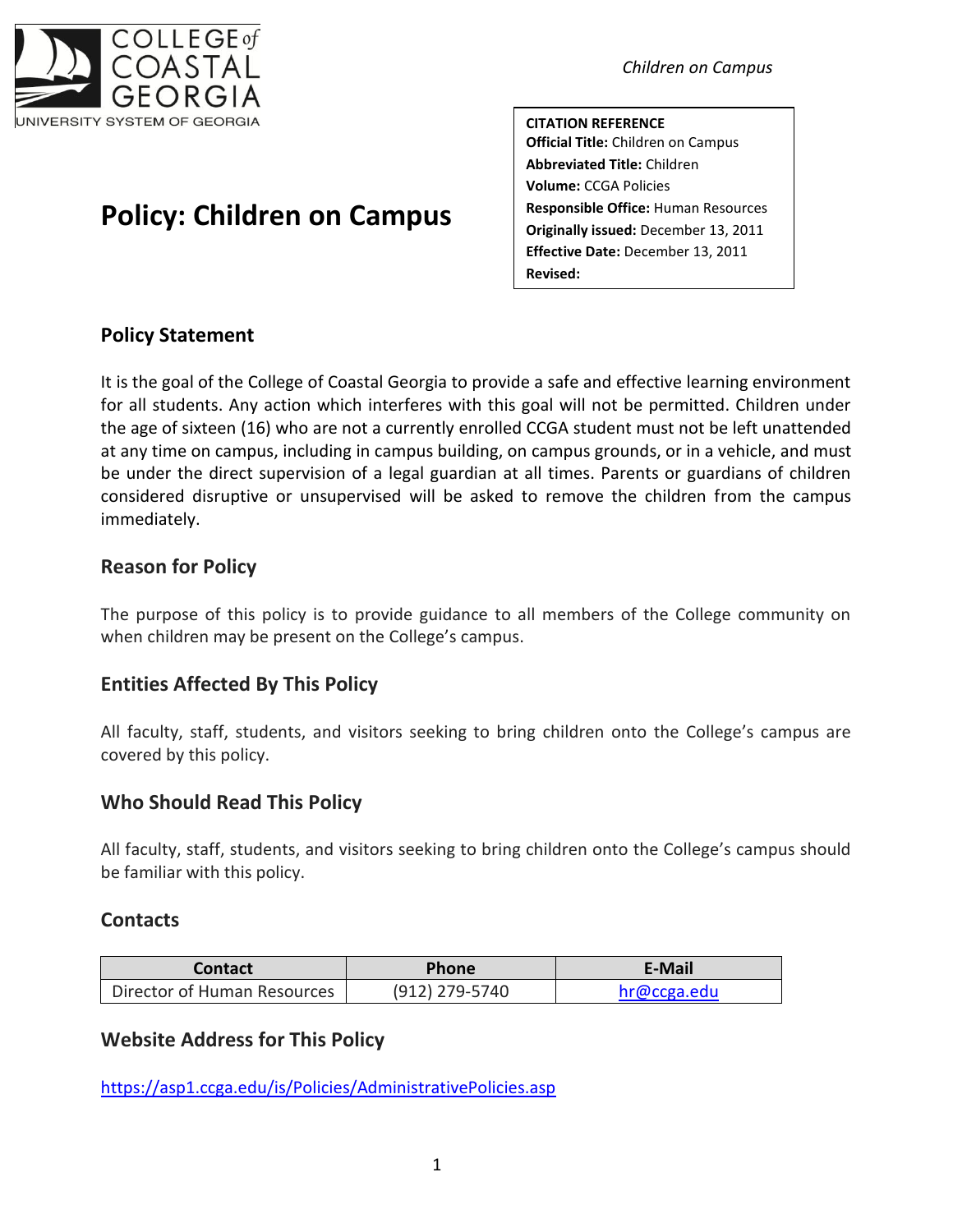*Children on Campus*



## <http://www.ccga.edu/Policy/StudentAffairsPolicies.asp>

## **Related Documents/Resources**

None

## **Definitions**

These definitions apply to these terms as they are used in this policy:

**Child**: The term "child" refers to an individual who has not yet reached sixteen (16) years of age.

## **Overview**

The College acknowledges that family needs and responsibilities may in some circumstances require the presence of a child on the campus for a limited amount of time. At the same time, any individual who makes the decision to bring a child onto the College campus should be aware and respectful of the needs of others to have a quiet educational and work setting. To provide guidance on having children on campus, the following stipulations are provided:

#### **I. Children Prohibited in Classrooms or Academic Buildings**

Bringing children to the classroom or academic buildings when classes are in session is not permissible. Due to the nature of the equipment and the level of supervision necessary, underage children will not be allowed in college laboratories, computer labs, or in the Information Commons at any time unless part of a sponsored, pre-approved class AND the supervising teacher or paraprofessional is present.

#### **II. Children in the Residence Hall**

Residential students must adhere to specific guidelines laid out in the Residence Life Handbook regarding visitation procedures for children. At no time are residents allowed to babysit children in the residence hall or have children stay overnight. Children visiting students in the residence hall must be under the supervision of a legal guardian at all times.

#### **III. Children in the Workplace**

The College must provide an effective working environment. Accordingly, the following regulations shall guide the presence of children in the workplace:

a. Children Permitted in the Workplace. Children will be allowed in the workplace in the following situations: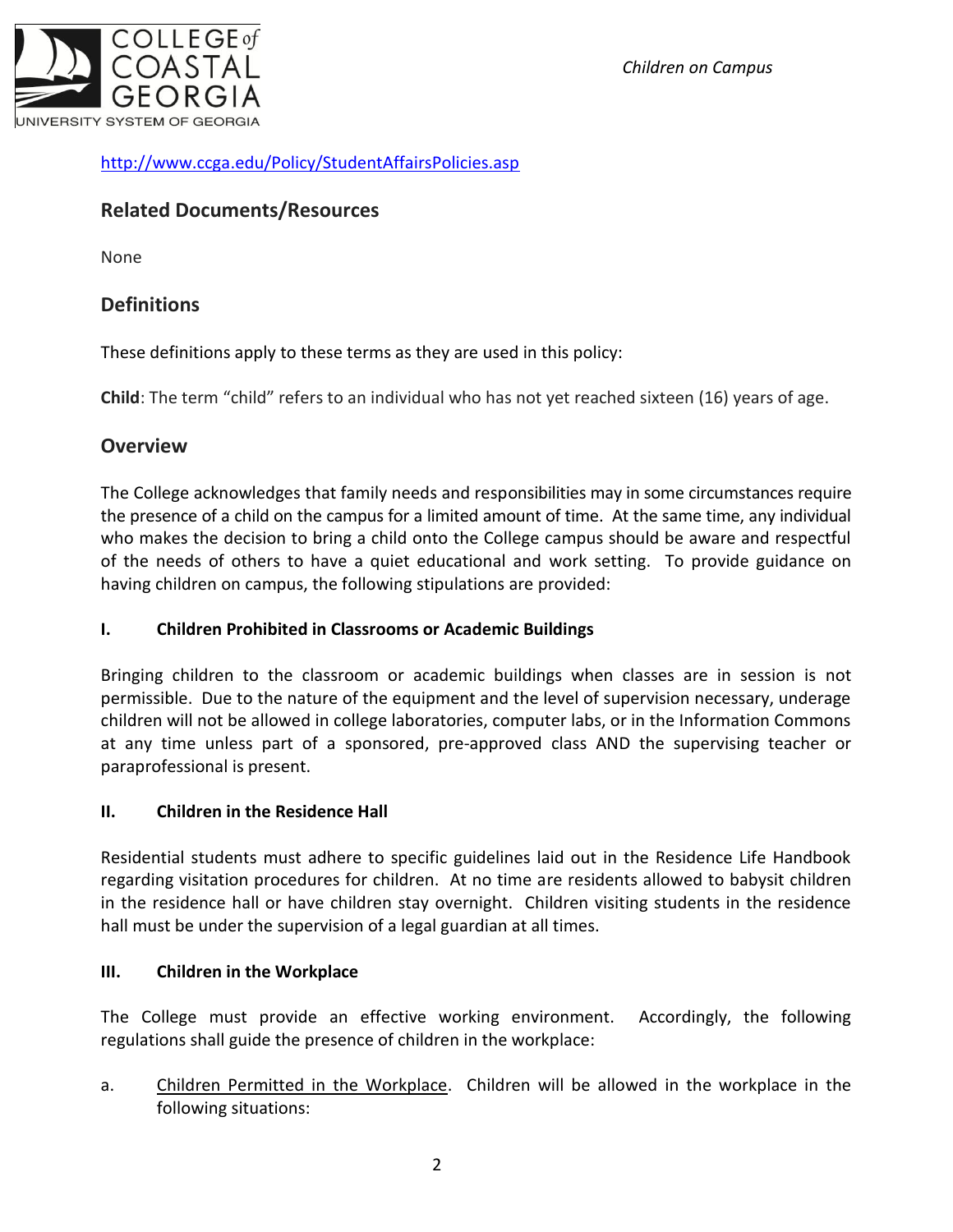

- For short, occasional visitation by children who are accompanied by a responsible adult; and
- For infrequent exceptions granted by a supervisor due to a temporary, unforeseen emergency and when the responsible employee is able to be present and attend to the care and welfare of the children.
- b. Children Not Permitted in the Workplace. Alternatively, children will not be allowed in the workplace in the following situations:
	- As an alternative to procuring regular childcare provisions (e.g., infant care or childcare during summers, holidays or after regular school days);
	- When the child is too ill to be sent to the regular childcare location or school; or
	- When the presence of the child interferes with normal operations.

Any faculty member or staff member whose child is considered disruptive or unsupervised will be asked to remove the child immediately.

#### **IV. Children at College Events**

Unless specifically stated otherwise, all College events are only open to currently enrolled CCGA students, faculty, and staff. As such, children are only permitted at events designated as "Open to the Public" and designated family programs sponsored by the College. Outside of specific events, children are allowed for short periods of time on campus, including lunch in the dining hall, shopping in the bookstore, visitation in the residence hall, at all athletic events, and in outdoor public areas, at all times; however, the child(ren) must be in the presence of a legal guardian.

#### **V. Parental Responsibility**

Parents and guardians are responsible for ensuring that children behave appropriately if children accompany the parent or guardian to the College campus in appropriate circumstances. Further, parents and guardians are responsible and liable for any and all injuries or damages sustained to or by their child while on the College campus.

#### **VI. Enforcement**

All College supervisors shall inform subordinate staff members of this policy and that failure to comply with it may be grounds for appropriate disciplinary action. Further, the Office of Student Affairs shall ensure students are informed of this policy and that failure to comply with it may be grounds for appropriate disciplinary action.